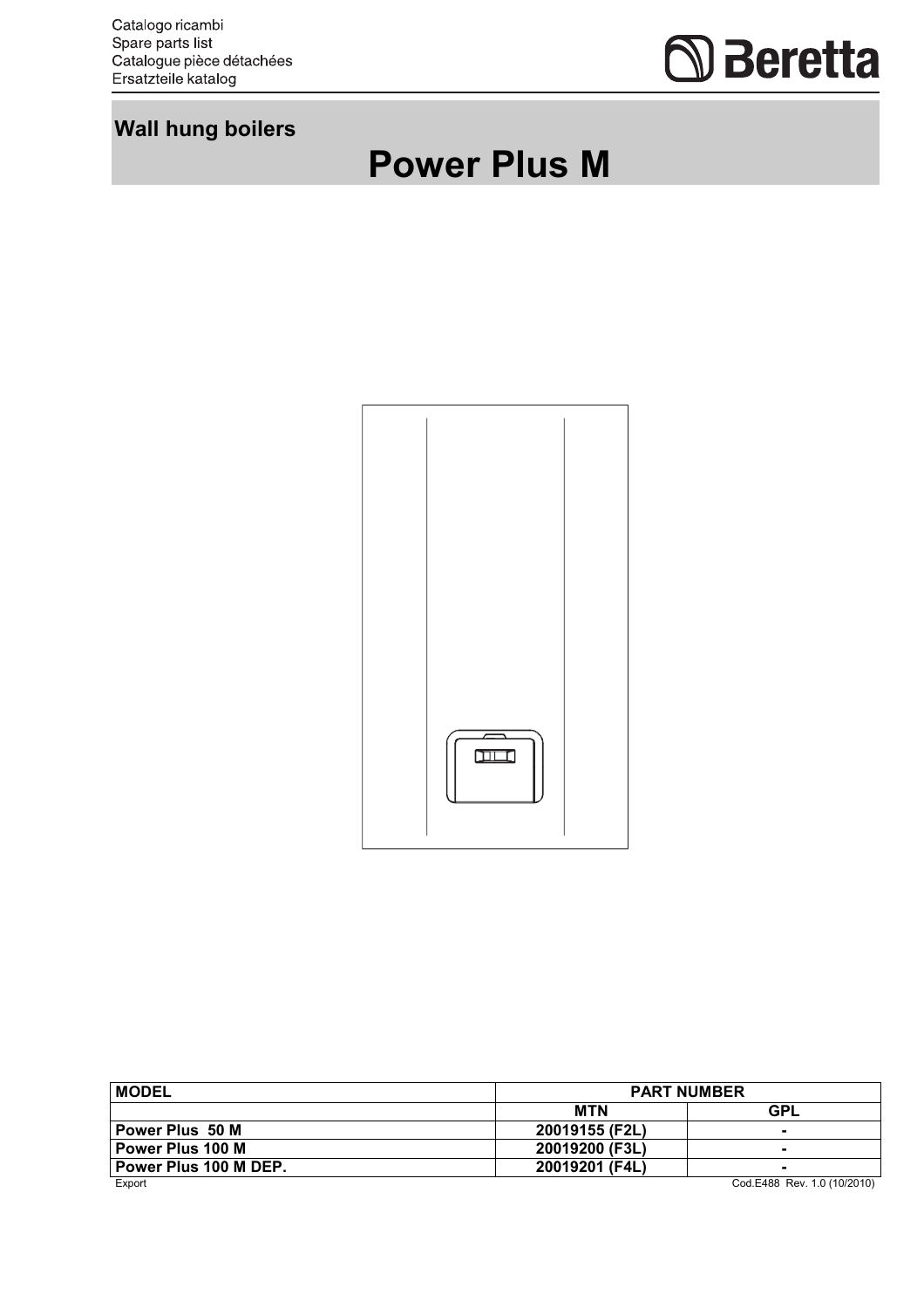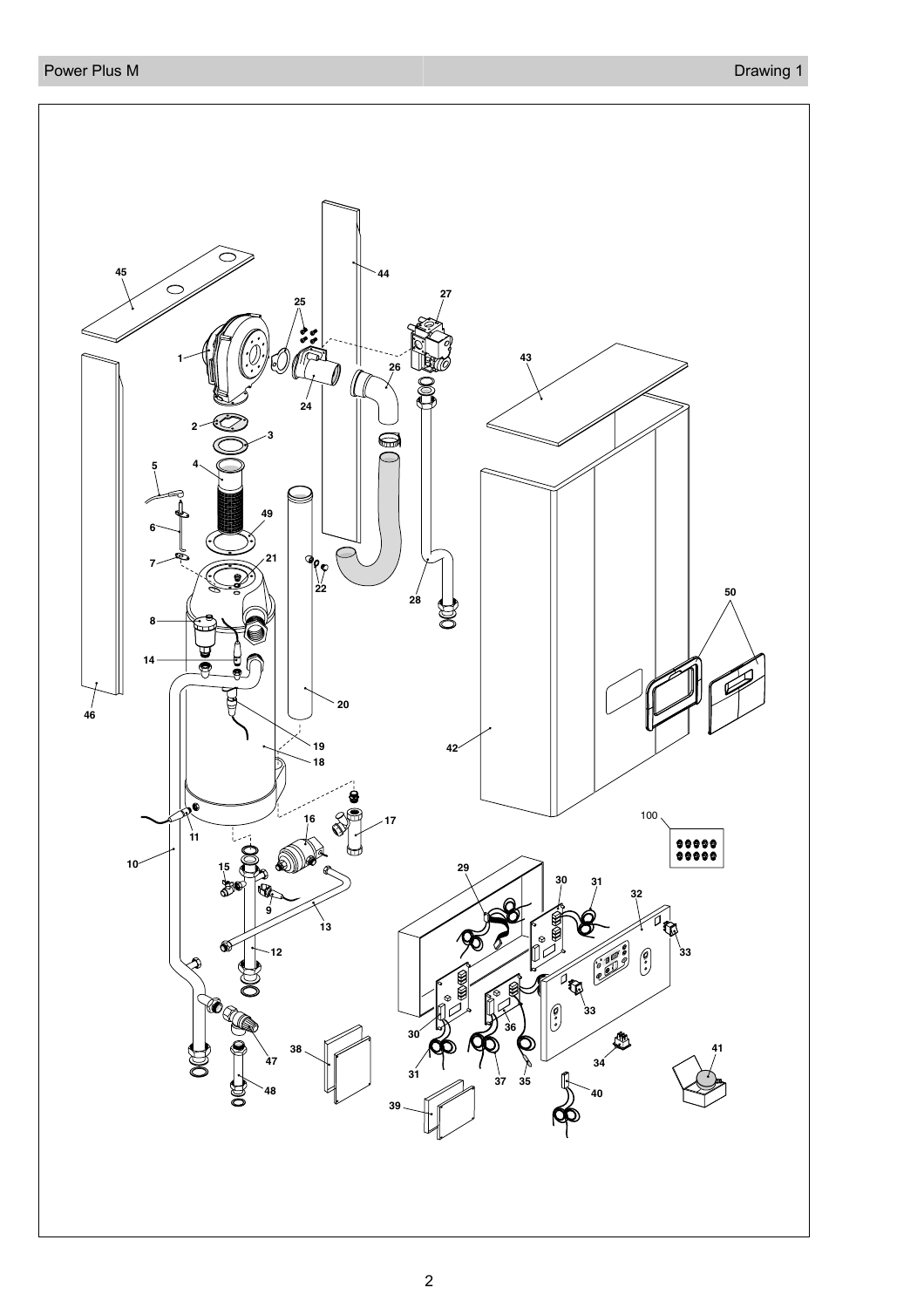| POS.            | <b>DESCRIPTION</b>                      | 50 M                | 100m      | 100m Dep.           |
|-----------------|-----------------------------------------|---------------------|-----------|---------------------|
|                 |                                         |                     |           |                     |
| 1               | Fan                                     | R105931             | R105931   | R105931             |
| $\mathbf{2}$    | Washer                                  | R105903             | R105903   | R105903             |
| 3               | <b>Gasket</b>                           | R105917             | R105917   | R105917             |
|                 | 4 Premix burner                         | B81511              | B81511    | B81511              |
|                 | 5 Wiring harness                        | R105901             | R105901   | R105901             |
| 6               | <b>Electrode ignition and detection</b> | R105914             | R105914   | R105914             |
| 7 <sup>1</sup>  | <b>Gasket</b>                           | R105916             | R105916   | R105916             |
| 8               | Air venting plug                        | R105930             | R105930   | R105930             |
| 9               | <b>Detector</b>                         | B81512              | B81512    | B81512              |
| 10              | Pipe                                    | R106337             | R106337   | R106337             |
| 11              | <b>NTC sensor</b>                       | R7236               | R7236     | R7236               |
| 12              | <b>Pipe</b>                             | B81513              | B81513    | B81513              |
| 13              | <b>Pipe</b>                             | B81514              | B81514    | B81514              |
|                 | 14 NTC sensor                           | R10027352           | R10027352 | R10027352           |
|                 | 15 Cock                                 | R105912             | R105912   | R105912             |
|                 | 16 Pressure                             | B81510              | B81510    | B81510              |
| 17              | <b>Condensation outlet kit</b>          | R105919             | R105919   | R105919             |
| 18              | <b>Condensing exchanger</b>             | R <sub>105918</sub> | R105918   | R105918             |
| 19              | <b>Thermostat</b>                       | R105926             | R105926   | R105926             |
| 20              | <b>Pipe</b>                             | B81515              | B81515    | B81515              |
| 21 <sup>1</sup> | <b>Gasket</b>                           | R105904             | R105904   | R105904             |
|                 | 22 Plug                                 | B81516              | B81516    | B81516              |
|                 | 24 Venturi tube                         | R105932             | R105932   | R105932             |
| 25              | Venturi tube screw washer               | R105908             | R105908   | R105908             |
| 26 <sup>1</sup> | <b>Bend</b>                             | R105902             | R105902   | R105902             |
| 27              | <b>Gas valve</b>                        | R106250             | R106250   | R106250             |
|                 | 28 Gas pipe                             | R105970             | R105970   | R105970             |
|                 | 29 Wiring harness                       | B81517              | B81517    | B81517              |
|                 | 30 Slave printed circuit board          | R107934             | R107934   | R107934             |
| 31              | <b>Slave wiring harness</b>             | B81518              | B81518    | B81518              |
|                 | 32 Instrumental panel                   | R106847             | R106847   | R106847             |
|                 | 33 Switch                               | R105906             | R105906   | R105906             |
|                 | 34 On / off button round                | R105907             | R105907   | R105907             |
| 35              | Temperature detector                    | R105924             | R105924   | R105924             |
| 36              | Master printed circuit board            | R107584             | R107584   | R107584             |
| 37              | <b>Master wiring harness</b>            | B81519              | B81519    | B81519              |
| 38              | Panel and cover slave                   | R105974             | R105974   | R105974             |
| 39              | <b>Master box</b>                       | R106792             | R106792   | R106792             |
| 40              | <b>Serial Wiring</b>                    | B81520              | B81520    | B81520              |
| 41              | <b>Detector</b>                         | R104654             | R104654   | R104654             |
| 42              | <b>Front panel</b>                      | R106848             | R106848   | R106848             |
| 43              | <b>Upper front panel</b>                | R <sub>105965</sub> | R105965   | R105965             |
| 44              | <b>Right panel</b>                      | R105968             | R105968   | R105968             |
| 45              | Top rear                                | R105975             | R105975   | R105975             |
| 46              | Left panel                              | R105969             | R105969   | R105969             |
| 47              | <b>Safety valve</b>                     | R106615             | R106615   | R <sub>106615</sub> |
| 48              | <b>Pipe</b>                             | R106339             | R106339   | R106339             |
| 49              | <b>Exchanger flange</b>                 | R105915             | R105915   | R105915             |
| 50              | Digital display frame assembly          | R106849             | R106849   | R106849             |
| 100             | <b>LPG conversion kit</b>               | R <sub>107180</sub> | R107180   | R107180             |